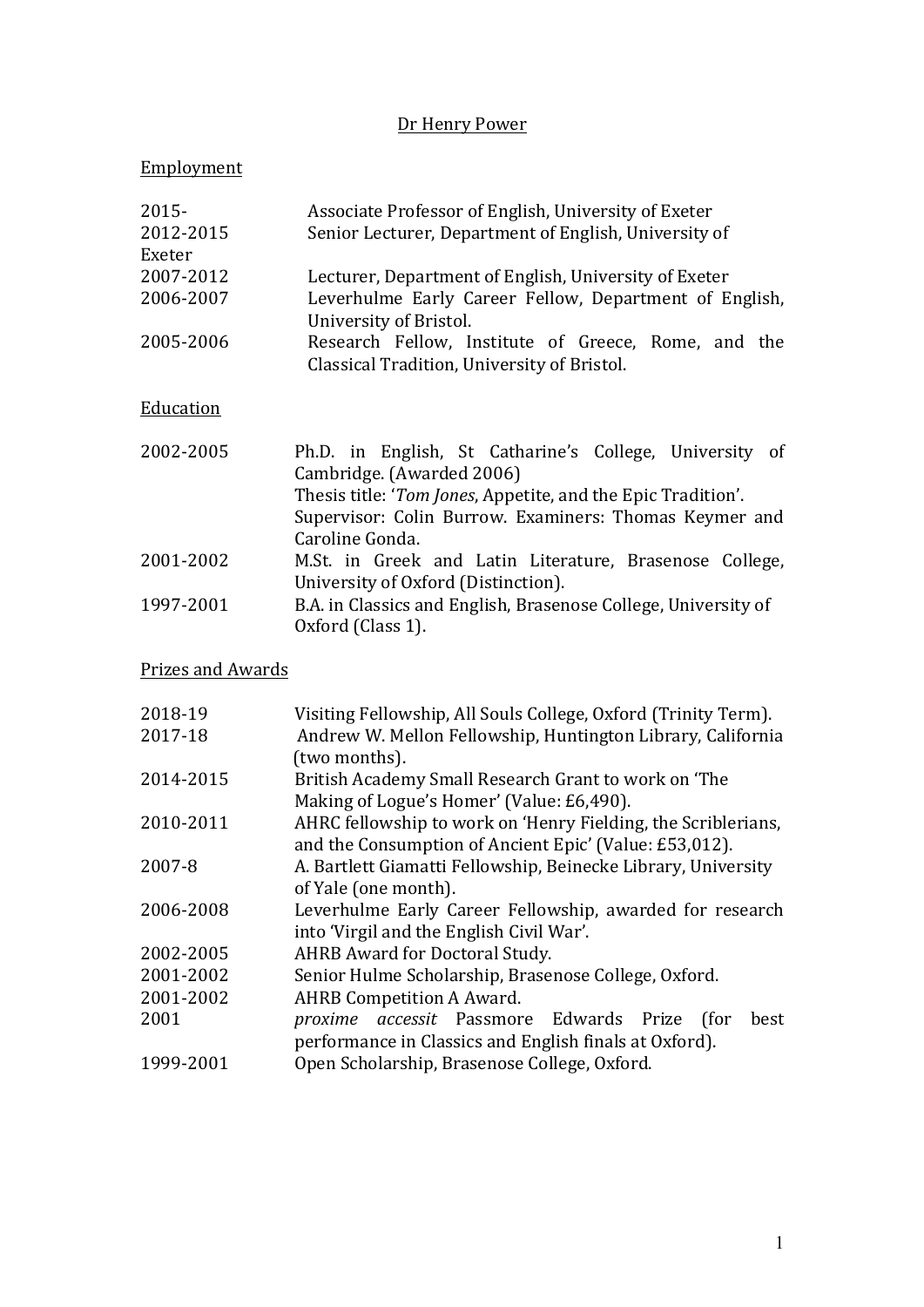### **PUBLICATIONS**

### Books

(as editor) The Miscellaneous Prose of Joseph Addison [in preparation for Oxford University Press, anticipated publication date of 2021]

*The Oxford Handbook of English Prose, 1640-1714, co-edited with Nicholas* McDowell. [This 40-chapter, 360,000 word book is contracted to OUP, and due for publication in 2018. I will contribute two chapters, and the introduction]

*Epic into Novel: Henry Fielding, Scriblerian Satire, and the Consumption of Classical Literature* (Oxford University Press, January 2015) [100,000 word monograph]

*The Odyssey: A Reading Guide* (Edinburgh University Press, 2011). [65,000 word introduction to the poem, aimed primarily at English undergraduates. There is a particular emphasis on the poem's reception.]

### Articles and Chapters in Books

'Alexander Pope, and the Making of Logue's Homer' [10,000 word journal article, based on archival research funded by the British Academy, accepted for publication by *Review of English Studies*].

' "Now Hear This": *War Music* in Performance' in Fiona Macintosh, Justine McConnell, Stephen Harrison and Claire Kenward (eds.), *Epic Performances: from the middle ages to the twenty-first century* (Oxford, 2018).

"Eyes without Light": University Verse Collections and the Politics of Succession' in Paulina Kewes and Andrew McRae (eds.), *Literature of the Stuart Successions* (Oxford, 2018).

'Homeric Tears and Eighteenth-Century Weepers', in Timothy Webb (ed.), *Towards a Lachrymology: Tears in Literature & Cultural History, special issue of Litteraria Pragensia* 46 (2013), 46-59.

The Classics and the English Novel' in *The Oxford History of Classical Reception in English Literature, 1660-1790*, ed. by David Hopkins and Charles Martindale (Oxford, 2012).

'Virgil's *Georgics* and the Landscape of the English Civil War' in *The Interlacing of Words* and *Things in Landscape and Gardens*, ed. by Stephen Bann (Harvard, 2011).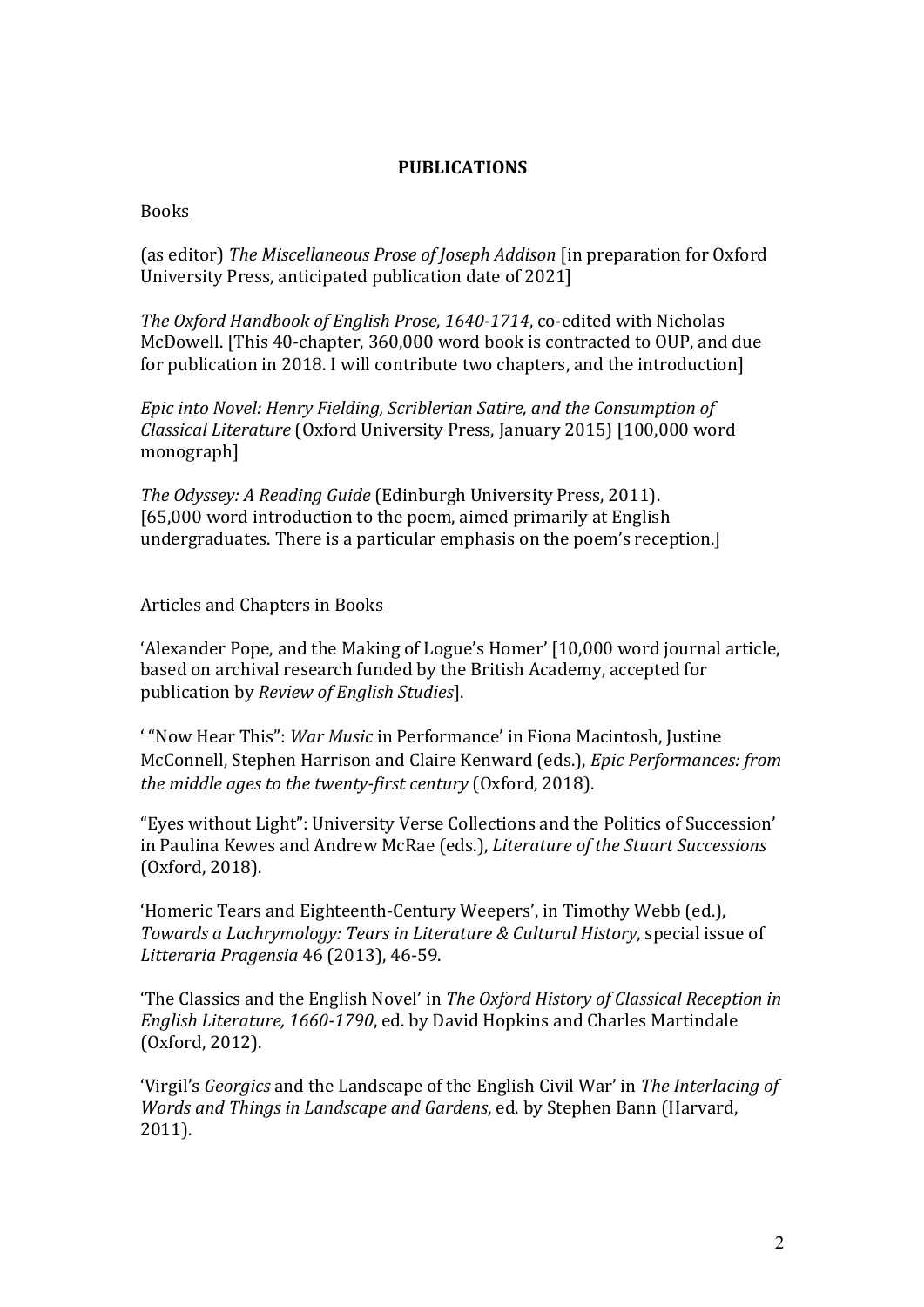'Henry Fielding, Richard Bentley, and the 'sagacious Reader' of Tom Jones', *Review of English Studies* 61 (2010), 749-772.

The *Aeneid* in the Age of Milton' in *A Companion to Virgil's Aeneid and its Tradition*, ed. by Joseph Farrell and Michael C.J. Putnam (Oxford, 2010).

'Virgil, Horace, and John Gay's Art of Walking the Streets', *Cambridge Quarterly* 38.4 (2009), 338-367.

"The Better Part of Henry Fielding' in *Henry Fielding in our Time*, ed. by J.A. Downie (Cambridge, 2008).

' "Teares breake off my Verse": The Virgilian Incompleteness of Abraham Cowley's *The Civil War'*, *Translation and Literature* 16:2 (2007), 141-159.

### Work in Progress

'Medals and Money in Addison's Prose' in Paul Davis (ed.), *Essays on Addison* [8,000 word essay in volume commissioned by Oxford University Press to mark Addison's tercentenary].

'Learned Wit and Mock-Scholarship' and 'Recipe Books' for Nicholas McDowell and Henry Power (eds.), *The Oxford Handbook of English Prose, 1640-1714* (Oxford, est. 2018).

### Contributions to Reference Works

'Abraham Cowley' (3,000 words), 'John Denham' (1,000 words) and 'John Dryden' (3,000 words) in *The Blackwell Encyclopedia of English Renaissance* Literature, ed. by Alan Stewart and Garrett Sullivan, 3 vols. (Oxford, 2011)

'The Scriblerus Club' (2,000 words), and 'Alexander Pope' (5,000 words) in *The Blackwell Encyclopedia of British Literature: 1660-1789*, ed. by Gary Day and Jack Lynch  $(Oxford, 2014)$ 

'Alexander Pope', 'Jonathan Swift', 'Seventeenth-Century English Literature' (1,000 words), 'Eighteenth-Century English Literature' (1,000 words), 'Half-Lines and their Reception', Virgilian Travesty', and 'The Reception of the *Georgics'* (1,300 words) in *The Virgil Encyclopedia*, ed. by Richard Thomas and Jan Ziolkowski (Oxford, 2012).

# Reviews

Over 30 reviews for academic journals such as *Review of English Studies*, *Translation and Literature*, and *The Seventeenth Century* – as well as in titles such the *Times Literary Supplement* and the London *Evening Standard*.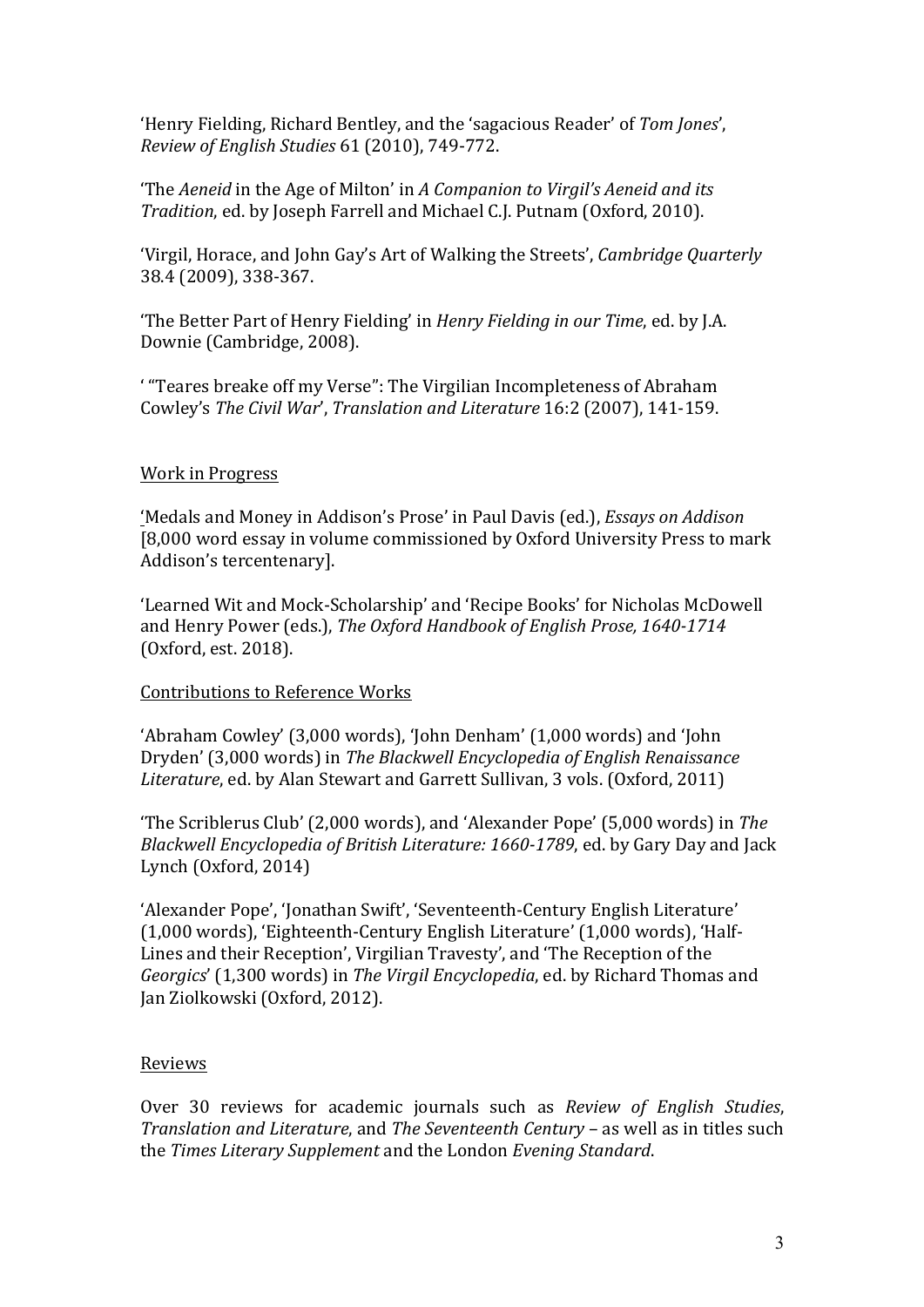# Languages

Latin (excellent), Ancient Greek (excellent), French (good), Italian (basic/reading), Modern Greek (basic/reading)

# Teaching

# Department of English, University of Exeter (2007-)

Modules taught: 'Beginnings' (Introduction to literature for first-year undergraduates); 'The Poem' (Introduction to close reading of poetry for firstyear students); 'Desire and Power: English Literature, 1570-1640'; 'Renaissance and Revolution: English Literature, 1600-1700'; 'The Enlightenment: English Literature, 1700-1800'; 'Satire and the City: English Literature 1660-1750'; 'Epic in English' (an introduction to the genre for final-year undergraduates, focusing on Pope's *Iliad*, Dryden's *Aeneid*, *Paradise Lost*, and the *Dunciad Variorum*); 'Greek Fire' (a third-year course which looks at the afterlife of ancient Greek poetry in English, from Milton to the present day); 'Bodies Politic: Cultural and Sexual Politics in England, 1603-1679' (MA Module); 'The English Novel, Behn to Austen' (MA module): 'Revival and Return: Using the Past from Pope to Keats' (MA module).

Lectures on over 50 topics and authors (these have mostly been on sixteenth, seventeenth, and eighteenth century topics - but I also give a number of the firstyear lectures on aspects of poetic form).

Supervisor for over 50 undergraduate dissertations on various topics, mostly early modern and eighteenth-century. Supervisor of over ten MA dissertations.

# Department of English, University of Bristol (2005-2007)

Modules taught: Literature 2 (English Literature, 1540-1700); Literature 3 (English Literature, 1700-1830).

Supervisor for undergraduate dissertations in both Classics and English departments.

# Faculty of English, University of Cambridge (2003-2005)

Modules taught: Part 1, Paper 2 (English Literature and its Contexts, 1500-1700); Part 1, Paper 3 (English Literature and its Contexts, 1688-1847); Part 1, Paper 7 (European Languages and Literatures – Latin Poetry); Part 2, Paper 1 (Practical Criticism).

Supervisor of undergraduate dissertations at Gonville and Caius College.

# Administration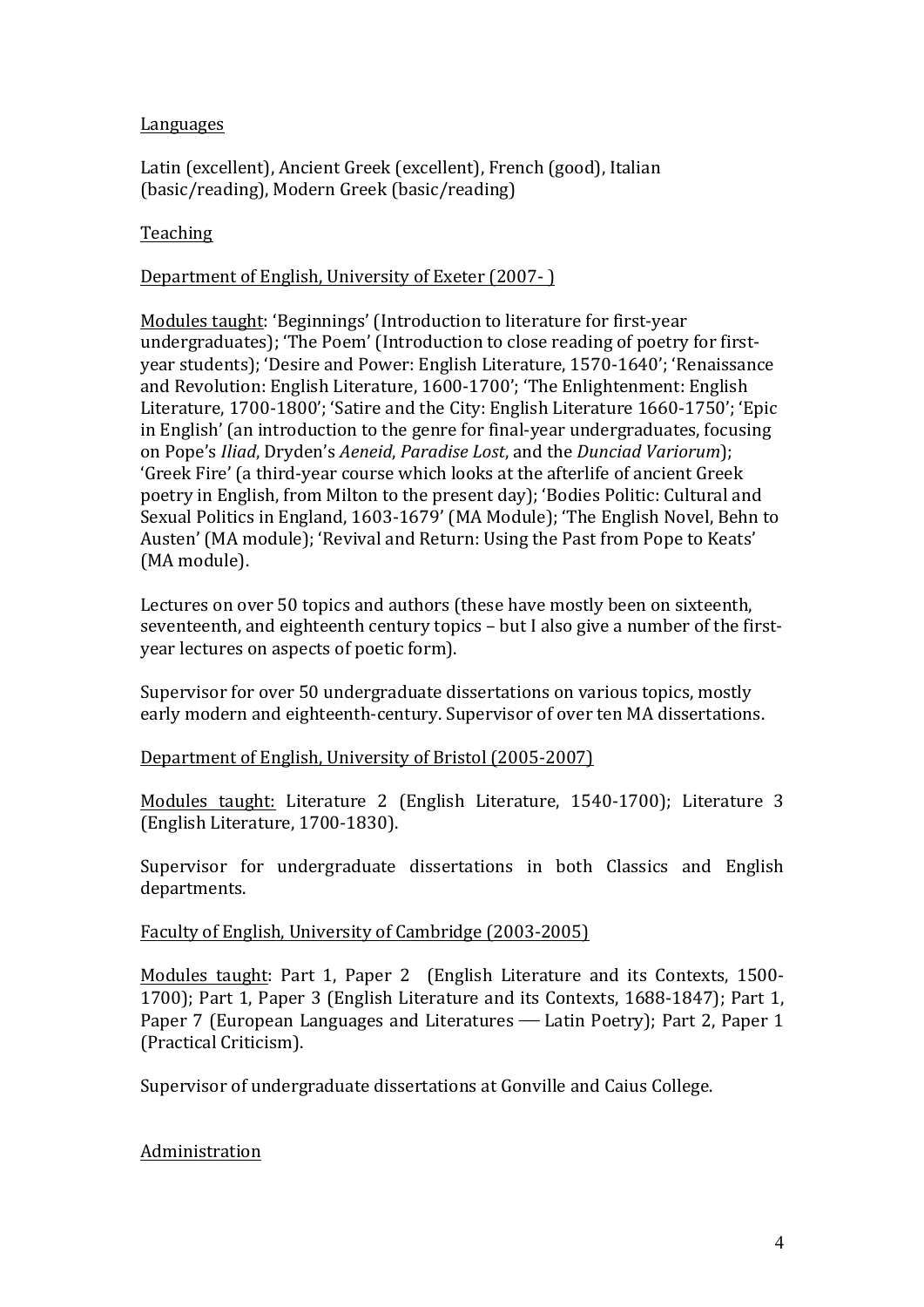Acting Head of English (2017): In this role I was responsible for the smooth running of one of the largest English departments in the UK, for overseeing the recruitment of new colleagues, and for the line management of over 70 academics. I also represented the department at College and University level committees, and externally.

Director of Education for English (2014-present): In this role, I was responsible for overseeing the teaching of over 60 full-time staff and up to 30 postgraduate teaching assistants, for reviewing the progress of students (c. 1200) undergraduates and c. 100 postgraduates), for the quality assurance of modules and programmes at undergraduate and MA level, for setting and meeting agreed subject and programme targets for entry standards, NSS results, graduate employment and international student numbers

Assessment Officer for English (2011-2014): This involved drawing up assessment timetables, organising the appointment of external examiners, dealing with cases of academic misconduct, sitting on mitigation committees, and chairing exam boards. I was responsible for all assessment at BA and MA level, for single and joint honours students.

Convenor, MA Dissertation (2009-10): This involved allotting supervisors and second markers to MA students, and organising a summer conference at which every MA student gave a paper.

# **Editorial and Peer Review Work**

On the editorial board of the *Virgil Encyclopedia* (ed. by Richard Thomas and Jan Ziolkowski; Oxford, 2014) with particular responsibility for entries relating to the English reception of Virgil's work.

Peer reviewer for the *Review of English Studies*, *Eighteenth-Century Fiction, Notes and Queries, Philological Quarterly*, *Journal of European Literature*, *Literature and History*, Boydell and Brewer, Bloomsbury Academic, and Palgrave Macmillan.

# External Examining

External examiner for the BA in English at the University of East Anglia (2012-2017).

External examiner for the BA in English at the Arab Open University (2013-2017).

External Examiner of doctoral theses on 'Re-Evaluating the Horatian and the Juvenalian in Satire in Satire in English, 1680-1750' (Birkbeck College, University of London) and 'The Reception of Ancient Greek Tragedy in England, 1660-1760' (University College, University of London).

### Selected Seminar Papers and Public Lectures